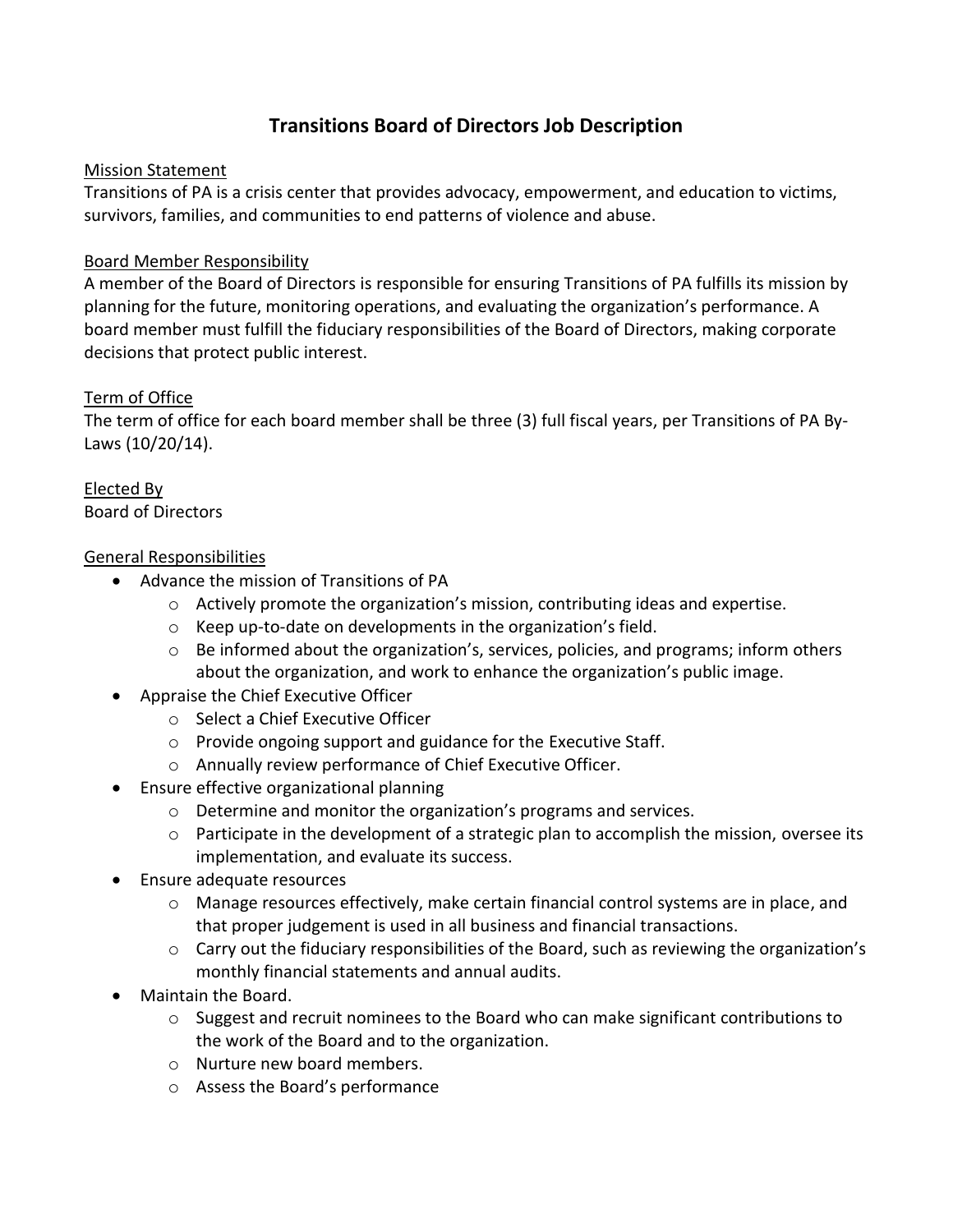### Individual Responsibilities

- Actively participate in all board activities
	- $\circ$  Attend monthly board meetings. Per Transitions of PA By-Laws (10/20/14) each board member is responsible for attending meetings regularly and notifying the Board Chairperson or the Chief Executive Officer if unable to attend the meeting. Three (3) consecutive absences or five (5) absences within a twelve (12) month period will be cause for membership review. Sabbatical periods may be taken with approval of the Board.
	- $\circ$  Review agenda and supporting materials prior to Board and Committee meetings.
- Serve on a committee and periodically take on special assignments.
- Identify and disclose any potential conflicts of interest.
- Respect and maintain the confidentiality of organizational information.
- Make a financial contribution to the organization.
- Assist with special projects as requested by the Chairperson or Chief Executive Officer.

## **Transitions Chairperson of the Board Job Description**

#### **Function**

Assure that the Board fulfills its responsibilities to the organization.

### Term of Office

Per the Transitions of PA By-Laws (10/20/14), the Chairperson of the Board shall be elected for a term of one (1) full year. Annual elections shall take place at the May meeting of the Board with the term beginning on July 1.

Elected By Board of Directors

### Responsibilities

- Preside at all meetings of the Board and Executive Committee.
- Call special meetings when necessary.
- Appoint all committee chairs and with the Chief Executive Officer recommend who will serve on committees.
- Form committees and assign members to committees if there are no volunteers.
- Maintain necessary communication with these committees.
- Coordinate activities of the Board.
- Work in partnership with the Chief Executive Officer to achieve the mission of the organization and make sure board resolutions are carried out.
- Communicate any concerns management has with regard to the role of the Board or individual Board members.
- Work with the Chief Executive Officer to prepare the agenda for the board meetings.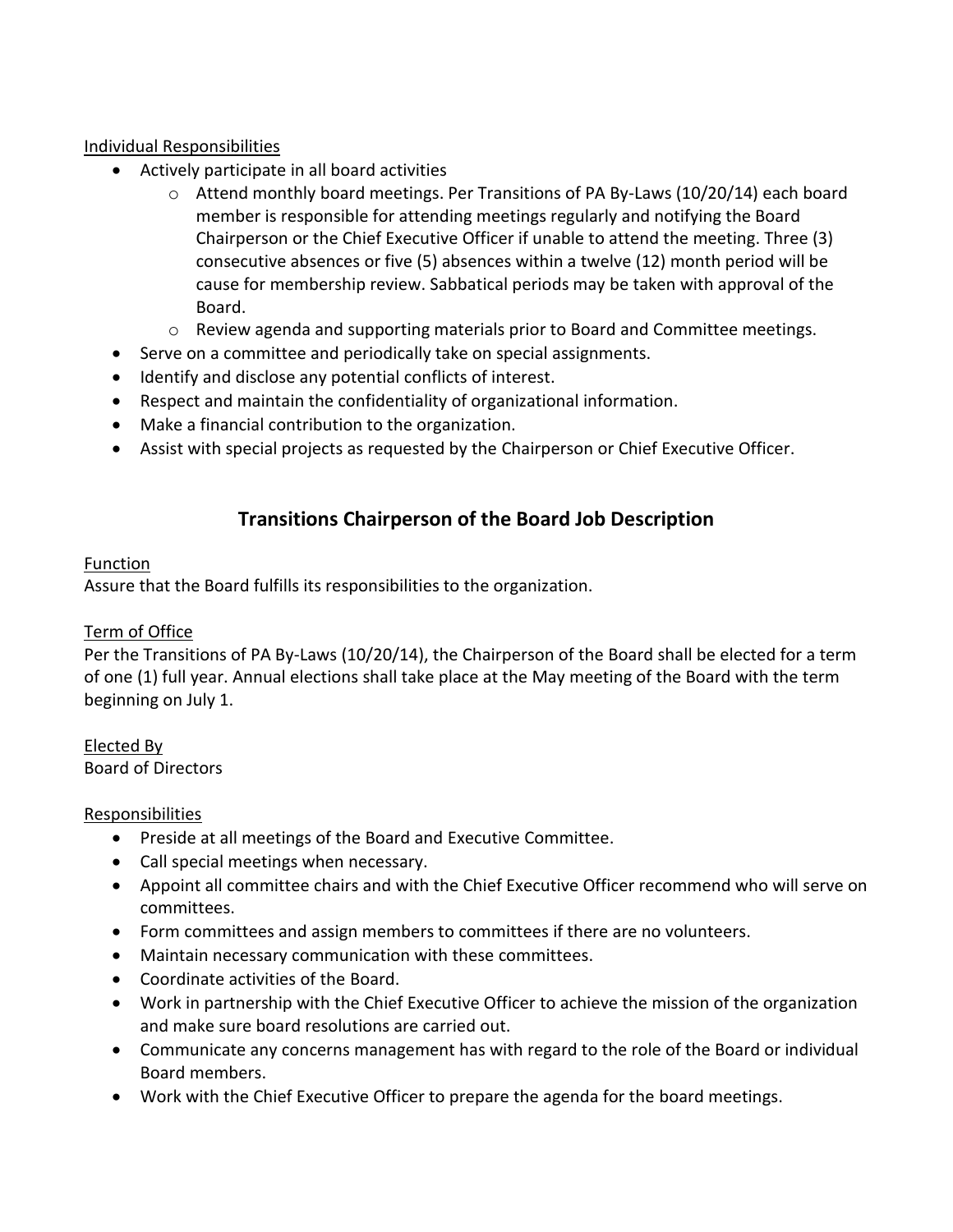- Help to recruit board members and other needed volunteers.
- Oversee searches for Chief Executive Officer. Recommend salary for consideration by the appropriate committee.
- Coordinate periodic Board assessment with the staff.
- Periodically consult with board members on their roles helping them assess their performance.
- Annually perform a Board self-assessment.

### **Transitions Vice-Chairperson of the Board Job Description**

### Function

Stand in for the Chairperson if he/she is unavailable.

#### Term of Office

Per the Transitions of PA By-Laws (10/20/14), the Vice-Chairperson of the Board shall be elected for a term of one (1) full year. Annual elections shall take place at the May meeting of the Board with the term beginning on July 1.

Elected By Board of Directors

### Responsibilities

- Attend all Board meetings.
- Serve on the Executive Committee.
- Carry out special assignments as requested by the Board Chairperson.
- Preside at Board meetings in the absence of the Chairperson.
- Assist the Chairperson with her/his duties as necessary.
- Understand the responsibilities of the Chairperson and be able to perform these duties in the Chairperson's absence.
- The Vice-Chairperson shall assume the responsibilities of the Chairperson if the Chairperson resigns or vacates the office.

# **Transitions Treasurer of the Board Job Description**

#### **Function**

Serve as the financial officer of the organization.

#### Term of Office

Per the Transitions of PA By-Laws (10/20/14), the Treasurer of the Board shall be elected for a term of one (1) full year. Annual elections shall take place at the May meeting of the Board with the term beginning on July 1.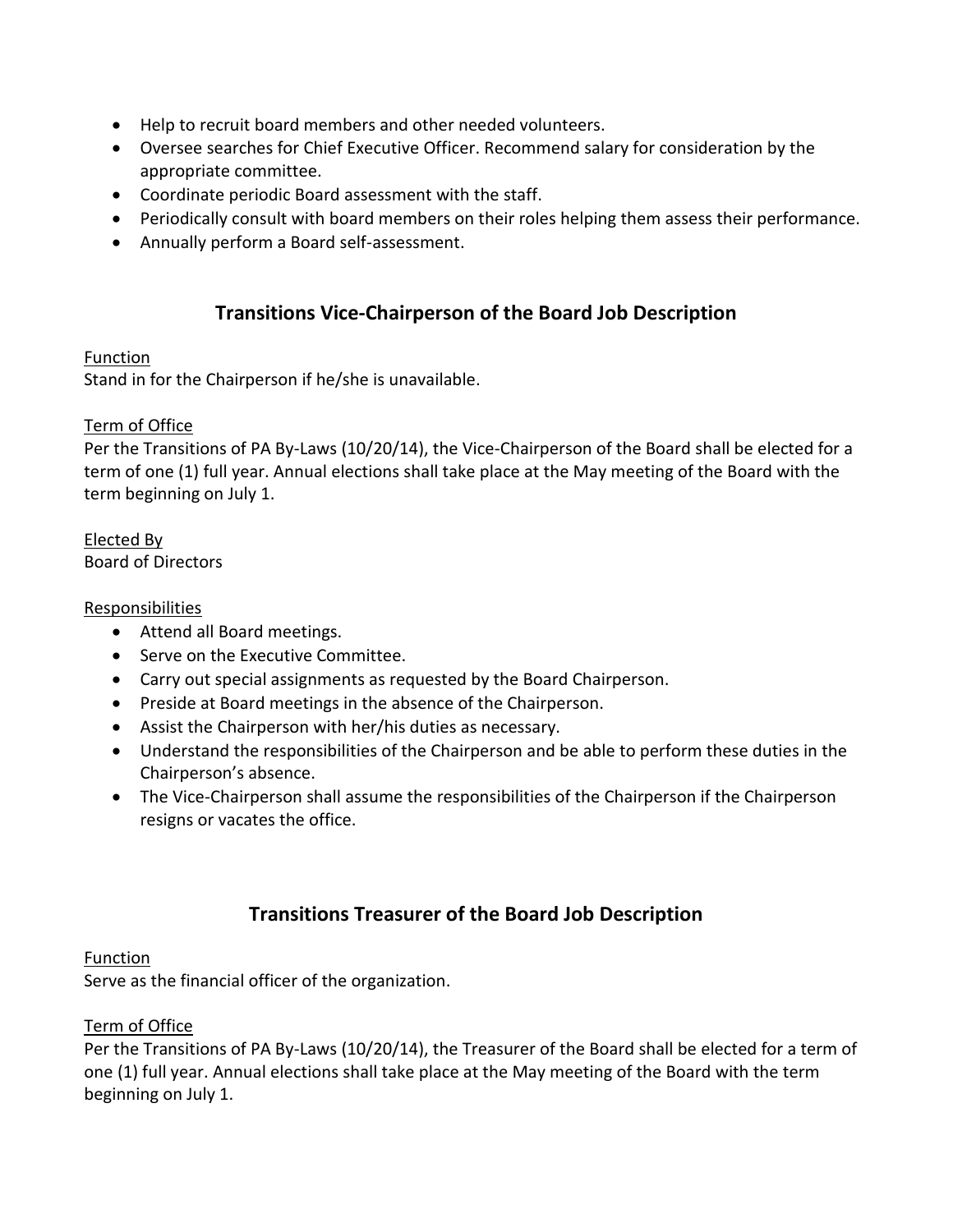Elected By Board of Directors

### Responsibilities

- Attend board meetings.
- Serve on the Executive Committee.
- Preside over the Finance Committee and ensure reports of financial status are given at Board meetings.
- Assure the organization is following the appropriate financial policies and that qualified staff or consultants perform financial functions. Understand regulatory and legal requirements for financial accounting and standards of practice for nonprofit organizations.
- Assure accurate financial records for the organization are being kept.
- Co-signing checks may be assigned to any Board officer per the Transitions of PA By-Laws (10/20/14).
- Manage, with the Finance Committee, the Board's review of and action related to the Board's financial responsibilities.
- Assist in preparing the annual budget and presenting the budget to the Board for approval.
- Assist in selecting an independent auditor, review the annual audit, and answer Board members' questions about the audit.

# **Transitions Secretary of the Board Job Description**

### Function

Maintain all Board records and ensure their accuracy and safety.

### Term of Office

Per the Transitions of PA By-Laws (10/20/14), the Secretary of the Board shall be elected for a term of one (1) full year. Annual elections shall take place at the May meeting of the Board with the term beginning on July 1.

Elected By Board of Directors

### Responsibilities

- Attend Board meetings.
- Serve on the Executive Committee.
- Review all Board minutes.
- With administrative staff, responsible for the preparation and distribution of the minutes for each Board meeting.